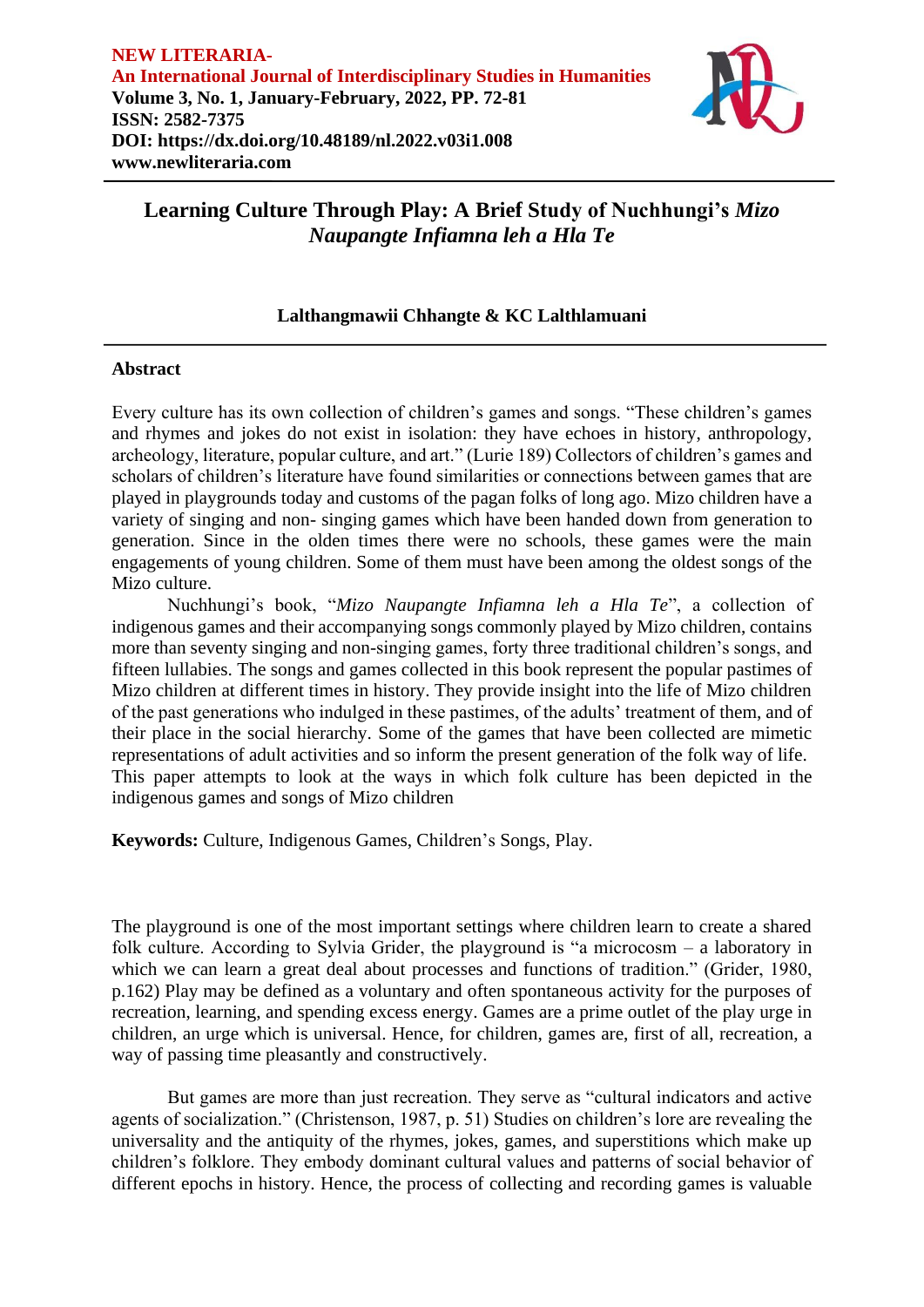because it can tell us about the culture under study as well as about the meaning and activities involved in the games themselves. (Christenson, 1987, p.51)

Every culture has its own collection of children's games and songs. "These children's games and rhymes and jokes do not exist in isolation: they have echoes in history, anthropology, archeology, literature, popular culture, and art." (Lurie, 1990, p. 189) Collectors of children's games and scholars of children's literature have found similarities or connections between games that are played in playgrounds today and customs of the pagan folks of long ago. The Mizo too has a variety of singing and non- singing games played by children. Among them, some have been handed down from generation to generation. Since in the olden times there were no schools, these games were the main engagements of children who were too young to work in the jhum fields. Some of the lullabies and singing games like *Pawnto Hla* (pawnto songs) and *Pipu Uai Hla* (songs sung while playing on the swing) must have been some of the oldest songs of the Mizo culture. RL Thanmawia is of the opinion that these children's songs must have been sung by children in ancient times (Thanmawia, p. 27)

Nuchhungi's book, *Mizo Naupangte Infiamna*, which was a collection of games and their accompanying songs commonly played by Mizo children, was jointly published in 1965 by the Assam publication board and Mizo Academy of Letters (MAL) and printed in JB Press, Lunglei. An enlarged edition of this book was published in 1994 and the title was changed to "*Mizo Naupangte Infiamna leh a Hlate.*" The collection contains more than seventy singing and non-singing games, forty three traditional children's songs, and fifteen lullabies. The songs and games collected in this book represent the popular pastimes of Mizo children at different times in history. They also provide insight into the life of Mizo children of the past generations who indulged in these pastimes, of the adults' treatment of them, and of their place in the social hierarchy. Some of the games that have been collected are mimetic representations of adult activities and so inform the reader of the folk way of life.

Life was not easy for the folk in the olden times. Adults in the family had to work all day in the jhum, and in addition to that women had the added task of doing all the household chores. They were fully occupied from early morning till late at night. During the daytime, villages were empty of people except for children, old people, and the infirm. Children were left much to their own devices. The older girls took on the task of looking after the babies and toddlers and performing simple household chores.

*Nauawih Hlate*, the Mizo lullabies sung by young girls who babysit their siblings while their parents work in the fields showcase many aspects of the Mizo culture and tradition. Young girls looking after their younger siblings take them along in their play and sing lullabies to them when they get drowsy or fretful. These lullabies were most probably composed by adults but because they were composed to be sung to little children, they are usually included in children's literature. Lullabies are usually simple songs, at times nonsensical, but they also tell of the folk's lifeways, worldviews, folktales, and their myths and legends.

A number of Mizo lullabies in Nuchhungi's collection allude to past events in the life of the Mizo folk, to the places they left behind in the course of their migration, the folk belief in the afterlife, and the rite of passage of a deceased soul. They also tell of the social customs and practices of the folk. Lullabies are sometimes nonsensical, other times they are also renderings of folkways, folk worldviews and folktales. An example is the following couplet which goes,

*An lal fanu Chhingi Zathum an chhiar e, Zathum man chu keiin lei rual em ni le?* (Nuchhungi, 1994, p. 82)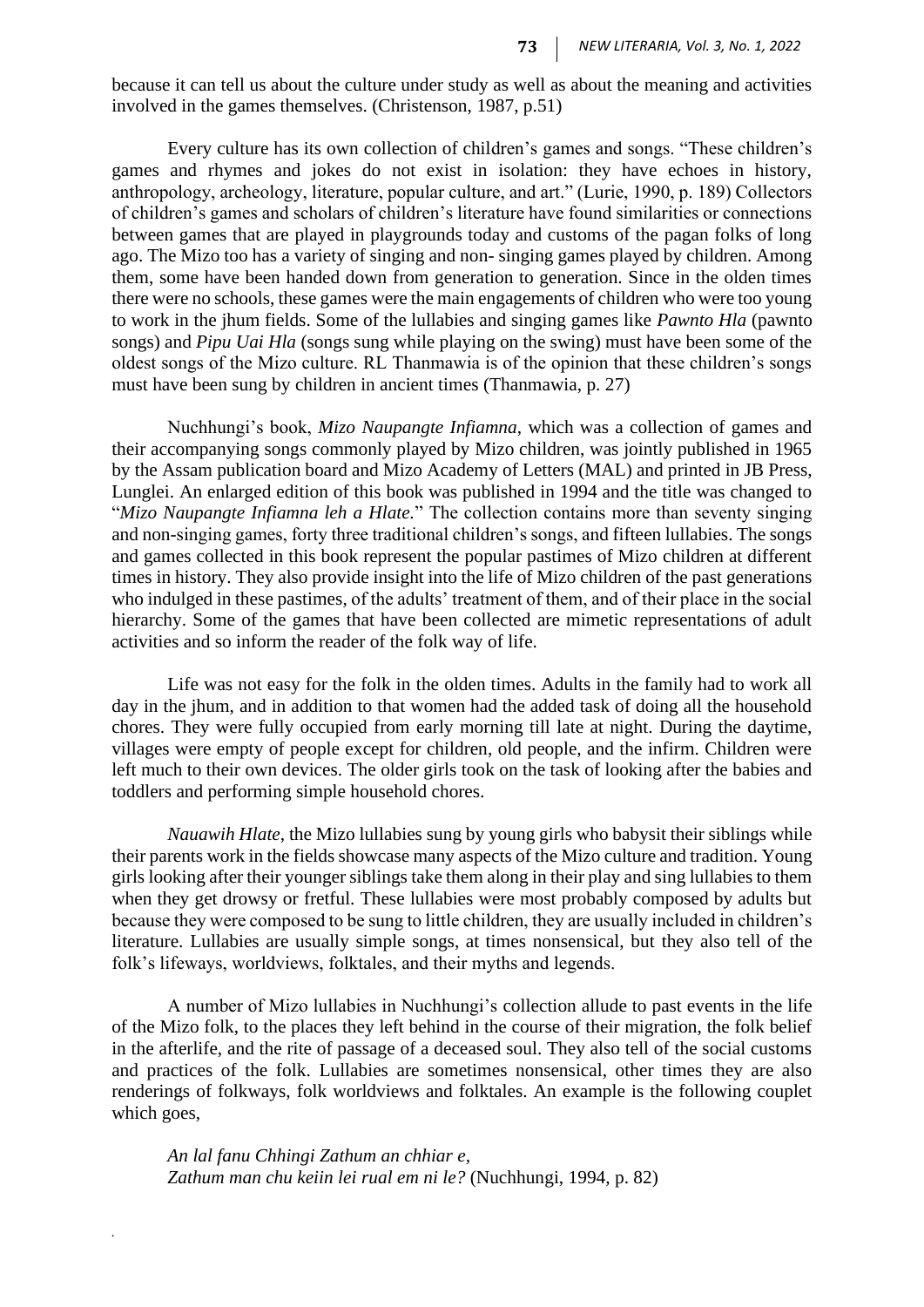Their chief's daughter Chhingi is priced three hundred, Can one such as I afford three hundred? (my trans.)

This couplet depicts the social hierarchy of the Mizo society. In Mizo tradition, brideprice is handed over as part of a marriage alliance. The daughters of Mizo Chiefs were priced much higher than other young women and it was very difficult for commoners to pay such an exorbitant amount of money as bride-price. Moreover, matches were usually arranged between children of Mizo Chiefs and it was only on rare occasions that exceptionally brave and handsome commoners could win the hand of the village Chief's daughter. In Mizo folktales are found tales of forbidden love between the daughters of Chiefs and handsome young commoners or the son of a Chief and a beautiful but poor maiden which end in tragedy.

Nostalgia for the past is a prominent feature of Mizo folk songs and this is also reflected in the lullabies. The folks had, in the past, settled on the banks of the river *Run* and the culture's memory of this past era is projected in their repeated mention of the river *Run*. The frequent invocation of the *Run* has caught the children's imagination that they invoke the river in their songs for the little ones:

*Khawpui ri dur dur e, van rial a chim e, Ka nauvi kal nan e, runtui a lian e.*(Nuchhungi, 1994, p. 73) The roaring thunder brings, a storm of rain and hail, The swollen Run is too strong to cross, my child. (my trans.)

In the course of their migration, the Mizo tribes had had to struggle not just against inhospitable terrains but also against invasion by other tribes or races. In such circumstances they looked to the strong, ingenious, and courageous warriors for their deliverance. As such, the *pasaltha* (brave warriors who were accomplished in warfare and hunting) were held in high esteem. Hence, the valourization of the warrior finds its expression in the many folksongs of the Mizos and even in the lullabies sung for babies and little children.

*A khi ah khian rammu an kal dial dial e, Ka nauvi pa tel ve maw ral that ve maw.*(Nuchhungi, 1994, p. 82) Up yonder the warriors go marching, Is my child's father among them, killing the foes? (my trans.)

The apparently simple lullabies reveal the Mizo ancestor's belief in the immortality of the soul:

*Mitthi an kal zo ve, an run an pel e, Rihtlang an liam zo ve, hring lam ngai ve maw.*(p. 82) Gone are the dead leaving their earthly abode, Gone beyond *Rih* Mountain, do they pine for life? (my trans.)

The Mizo believed that the departed souls have to cross the *Rih* lake on their way to reach *Pialral* (Paradise for the *Thangchhuah*) or *Mitthikhua* (Abode of the dead), whichever afterlife the souls are destined for. The Mizo's preoccupation with the afterlife is depicted in this short musing on whether the soul longs for the life it has left behind.

The values and life ways of the folks oftentimes find expression in their lullabies: *A khi tlang sang puiah tiandar a ri e, Laltean sai a kap an sai lu lam e.*(p. 82) High upon the hill the gong reverberates, Laltea has shot an elephant, the trophy is being feasted. (my trans.)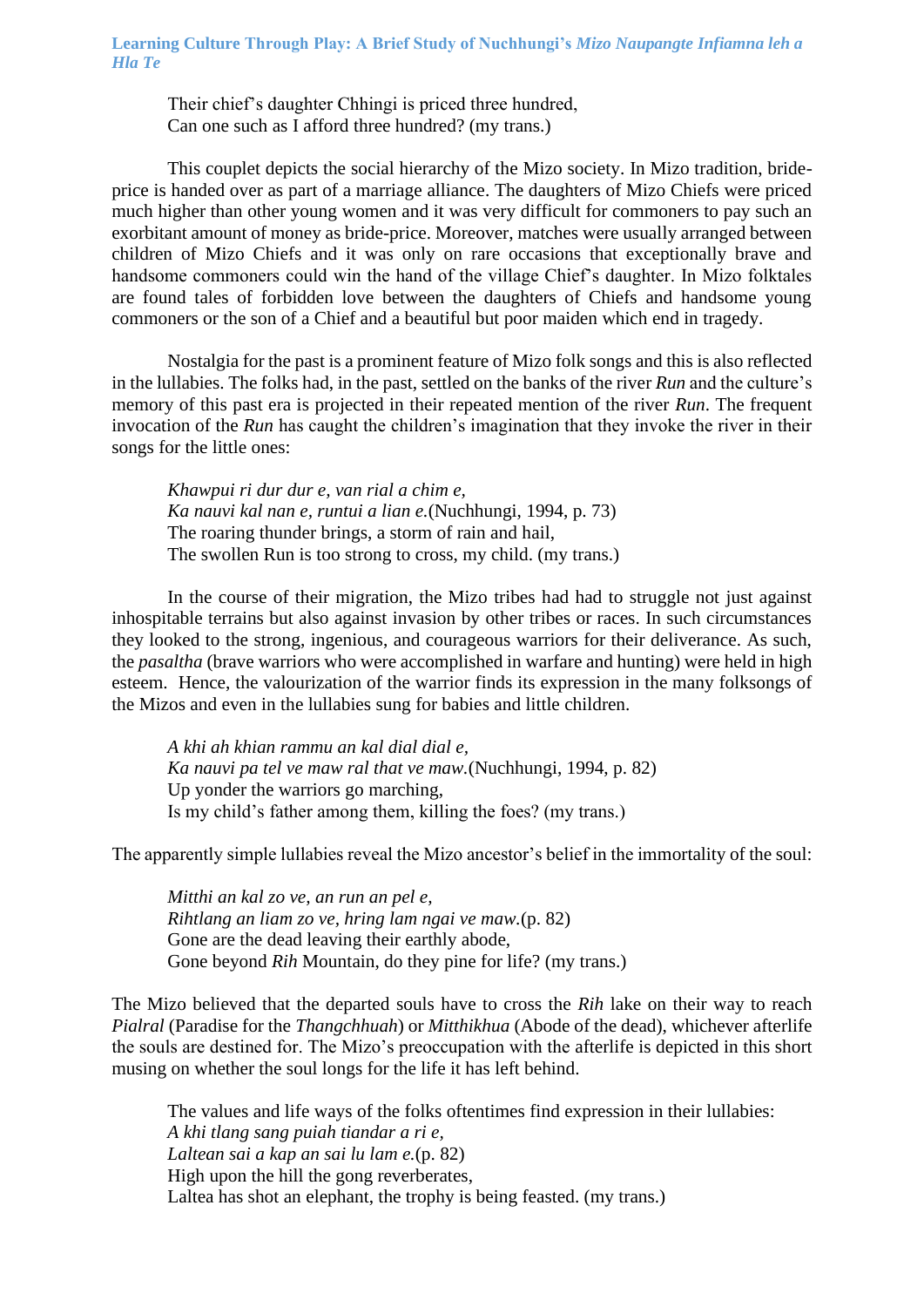*Sa lu lam* is a proud occasion for a man who has killed a ferocious beast that would help him achieve *thangchhuah* and thereby ensure his passage to *pialral*. The kill is met with much fanfare and the whole community celebrates with a feast. Children look forward to these occasions as much as the adults and this is reflected in the songs they sing for the little ones.

The songs sung to put little children to sleep therefore, are not merely the nonsensical kind, for, as mentioned above, there are a number of couplets that portray the history, life ways, values, and the eschatological belief of the Mizo folk.

Representation of children in Mizo literature corroborates historical accounts that children occupied an inconsequential place in the social hierarchy of the Mizo society in the olden days. The fact that they were not welcome in adult company is highlighted by the oft quoted dismissal, "Naupangte kha kal kiang rawh u,uite rim in nam." "You children smell like puppies, get yourselves off." (my trans.) Most of the time, therefore, children were left to themselves. They learnt to fill these moments with recreational activities. One such activity is called *Pawnto,* the favourite pastime of Mizo children. Children would rush out of their homes to play soon after finishing their supper. They would call their friends to come out and play

*Pawnto* is a special time for children since it gives them license to take part in their own cultural practices away from the watchful, often critical eyes of the adults. This cultural space shared exclusively by children has given birth to many games and songs which have become part and parcel of the Mizo children's folklore.

Nuchhungi has documented a number of *pawnto* games which are mostly singing games. Among the pawnto songs is one that goes;

*Ka thian (hming) lo chhuak rawh, Zu chu zu chu kan nei lo naa, lam kan thai dawn e. Khuang kan beng dawn e (sumtualah) Pim, pim, pim.*(Nuchhungi, 1994, p. 76) Come out my friend, (name), Though we have no *zu* (rice beer), we are going to dance. We are going to beat the drum (in the courtyard) Pim, pim, pim. (my trans.)

This call to play depicts one of the many ways in which children mimic their elders. An important practice of the Mizo tribes was *Ai*, or *Sa ai*, which was a feast or ceremony, a sacrifice connected with hunting and killing animals. "The practice was the result of a belief that if *Ai*  sacrifices are performed it would enable the spirit of the slain animals to remain servants of the hunter in the afterlife. And if the *Ai* sacrifice is not performed the spirit of the deceased animals would haunt the hunter throughout his life." (Malsawmdawngliana, 2015, p. 157) At first the *Ai* sacrifice was simple, involving only relatives and neighbours of the hunter. In time it developed into a grand feast for the entire community, and a night of drinking and dancing for the adults in the village. Children could eat at the feast but they could not participate in the revelry that followed so they would parody in their play the drinking and dancing to which they were forbidden.

Special occasions in the community were, and still are a source of great excitement for children:

*Ka kawmchhak leh chhawng a min, Nghalpa zuksial an ai e.*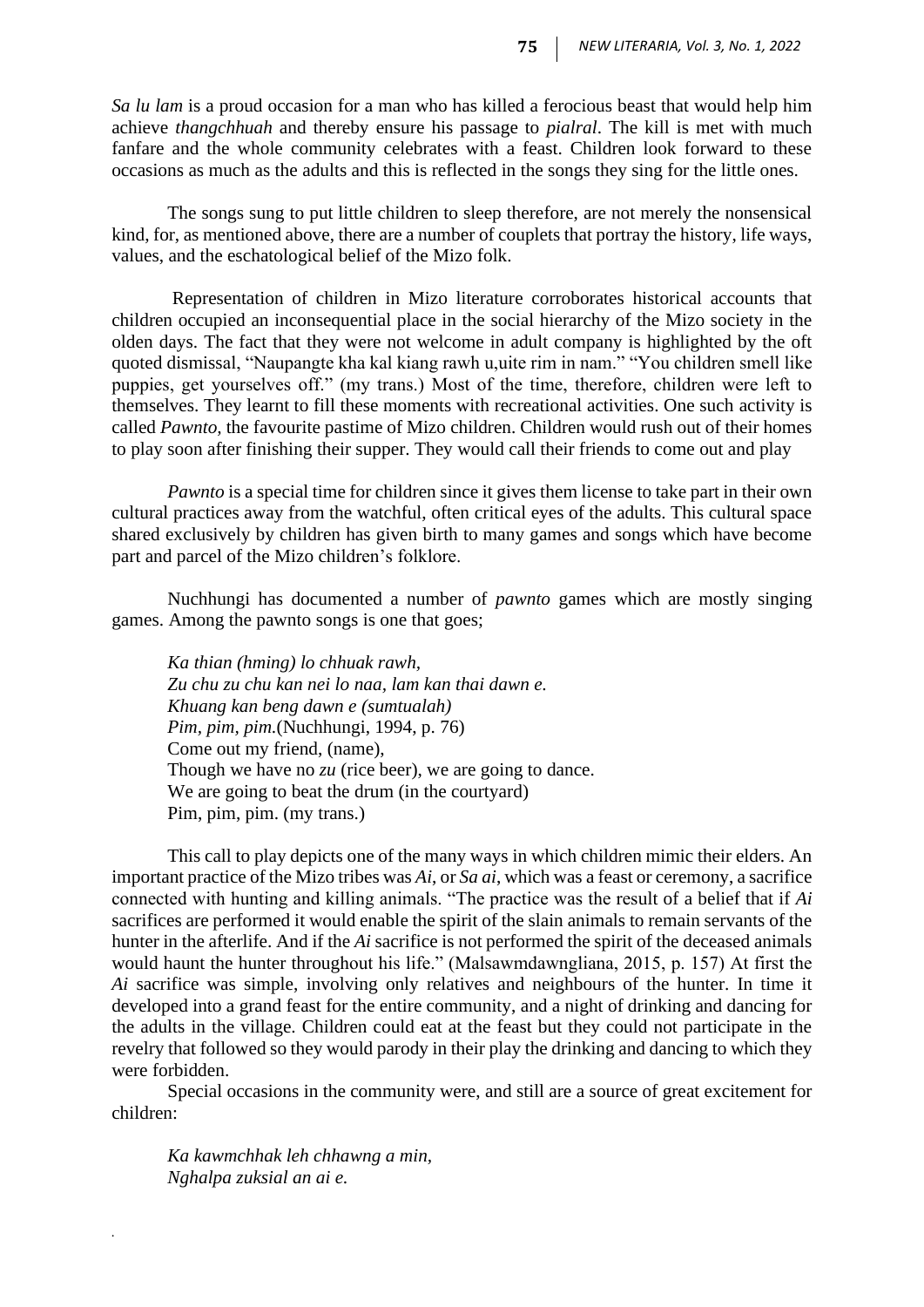*Ruai theh kan dawng chek chek e, Chibai.*(Nuchhungi, 1994, p. 8) Just two rows above our house, Cooks the boar,the mithun, and the deer. The smell of feast comes wafting down. Greetings. (my trans.)

The customary community feast to celebrate the kill of dangerous beasts by killing domestic animals and feasting was an event that was accompanied by much fanfare. Though deer were not included among the ferocious beasts, the folk believed that killing these animals brought good fortune to the hunter; hence their killing was also celebrated in the same manner as the killing of the ferocious predators. On the day of the celebration men would spend the day drinking rice beer after which the whole community would have a feast. This occasion is somewhat similar to *Khuangchawi* and differs only in the fact that *Khuangchawi* is an even more prestigious event. Children enjoy these occasions as much, perhaps, even more so than adults. Their excitement over the prospect of a feast is portrayed in the song above where children sing of *sa aih* and their anticipation of a good feast.

Bravery and chivalry were qualities that were valourized in the Mizo society. When a baby boy was born it was customary to utter, "*Mi huaisen, sa kap thei*" which means "a brave man, a good hunter" so that the baby would grow up to be a brave and courageous man. The wish to be strong and courageous was so ingrained in the children that they despised cry-babies. They would taunt their crying friends with the song,

*Tah belh tah belh, Arpuiin chu hlawk, chu hlawk, A notein kaileng phar dawr dawr.*(Nuchhungi, 1994, p. 74) Cry baby, cry baby, May the hen peck and peck you, May the chicks drag you around. (my trans.)

*Pawnto* games are meant to be played by a group of children, so it no surprise that all the indigenous games that are in Nuchhungi's collection are group games. Nuchhungi has classified her collection of games in her own manner, taking into consideration the way in which the games are played, the number of players, the gender of the players, and so on. The games are divided into singing and non - singing games and are played in various ways. Some games involve holding hands and forming a circle, some are played by forming a line and following the leader, some games are played standing up while others are played sitting down. These games provide the growing mind and body with good exercise. They are also a means of learning social skills and passing on folk tradition.

*In-Ulen* is a series of singing games that can be played by two or more children. When playing this game children hold hands and stand in circle. Then they start singing and, still holding hands, they run with great speed. Some of the songs that are sung in accompaniment to this game are nonsensical while others are interspersed with folk customs and traditions, and folk worldview. For instance, lines from one of the songs go,

*Khita hrui han chhat tang nge Tu lu khai nan nan emaw Chhimbuka lu khai nan nan emaw.* (Nuchhungi, 1994, p. 1) Let's cut the vine up yonder To hang people's head with it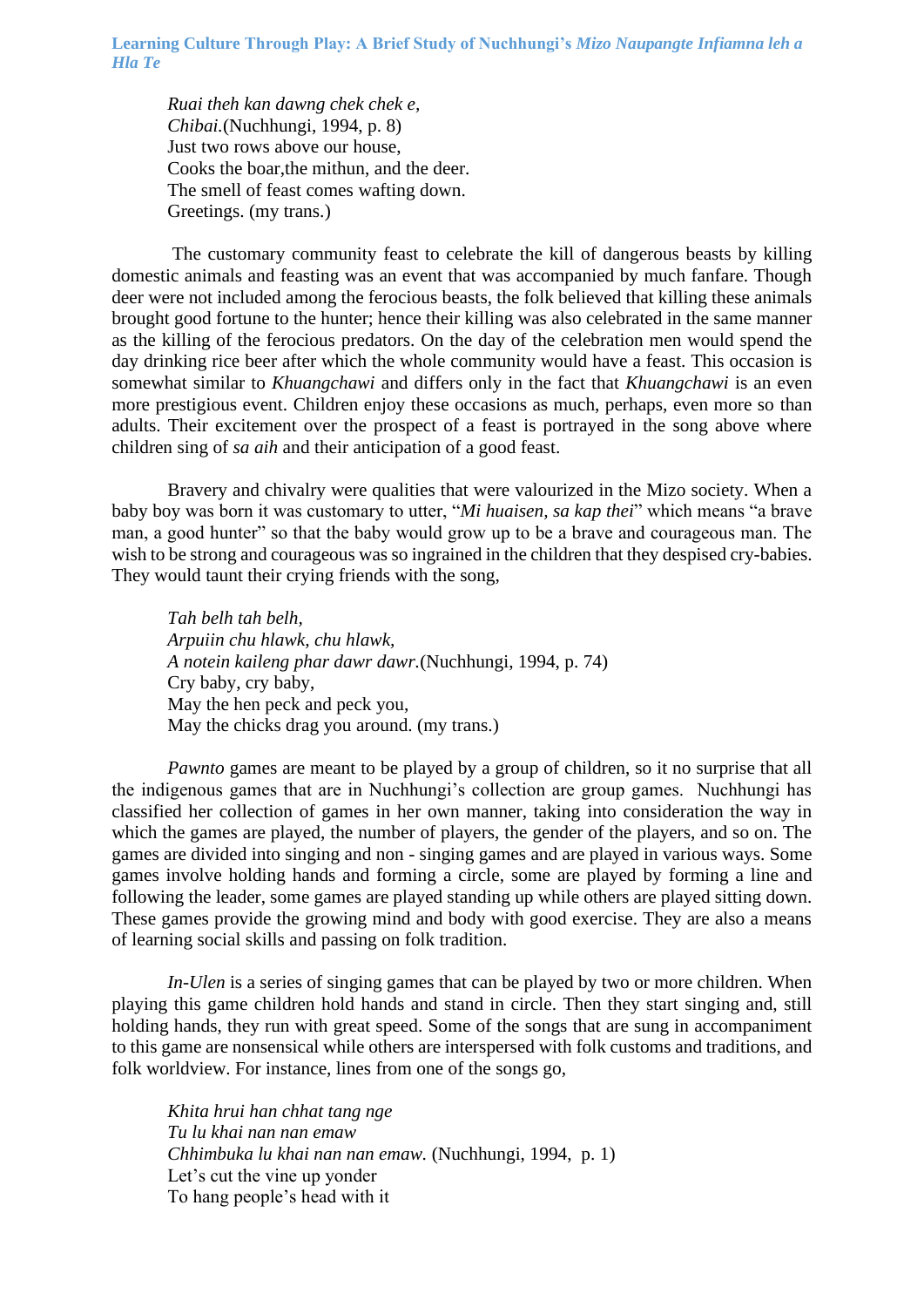Or to hang an owl's head with (my trans.)

These lines which in their context seem nonsensical reveal a cultural practice that was widely prevalent in the pre-Christian Mizo society. The practice of beheading animals and enemies they have killed and hanging them up as trophies was something that even children were familiar with. Further down a few lines, the song goes,

*Ka pu'n sial a chhun, Ni khatah se li se nga a chhun.*( p. 1) My grandpa has speared a mithun Not one but four and five in a day. (my trans.)

These lines refer to the practice of *Khuangchawi*, when a warrior prepares a feast for the whole village to celebrate his killing of certain prescribed ferocious animals. A person who can perform *Khuangchawi* is a brave warrior who has established his mastery over the animals by killing them. It is a matter of great pride and honour even for the children who can boast of relatives who have achieved such great feats. Another song sung while playing this game goes,

*A tel dawn e, Hnute um pui a tel dawn e, Zak thei lo pui A tel dawn e.*(Nuchhungi, p. 2) She's joining, The one with the growing breast, The shameless one, She's joining. (my trans.)

*.*

Jay Mechling believes that children tend to organize themselves into different folk groups depending on their age or gender, and that this is a "powerful, limiting force on who shall constitute the child's folk peers." (Mechling, 1986, p. 96). The division of folk groups based on age seems to have been prevalent in the Mizo society in the past. The above song, which taunts an older girl for trying to join the play group for younger children, shows young children's resentment of the intrusion of an older girl in their play because she does not belong to their play group.

 Some *pawnto* games have songs that narrate historical events or epochs: *Ngur kan lal lai Sailo ngurpui kan lal lai Kan thlek lel lel kan thlunglu Kan vai riai riai kan chawn ban Kan per chhek chhek kan phei khawng Khawng leh zual.*(Nuchhungi, 1994, p. 3) Chiefs, we rule, Sway our heads from side to side, Wave our arms from side to side, We stamp our feet the harder, E'en harder! (trans. Lalthangliana, p. 115)

B Lalthangliana says, "Though this song was sung by children at play, the literature is of a high standard. The whole song describes the characteristics of the Sailo chiefs." (Lalthangliana 116). The Sailos were a brave clan that had established their might over many other clans. It is said that the first Sailo Chief ruled Tualte village in 1600. Since that period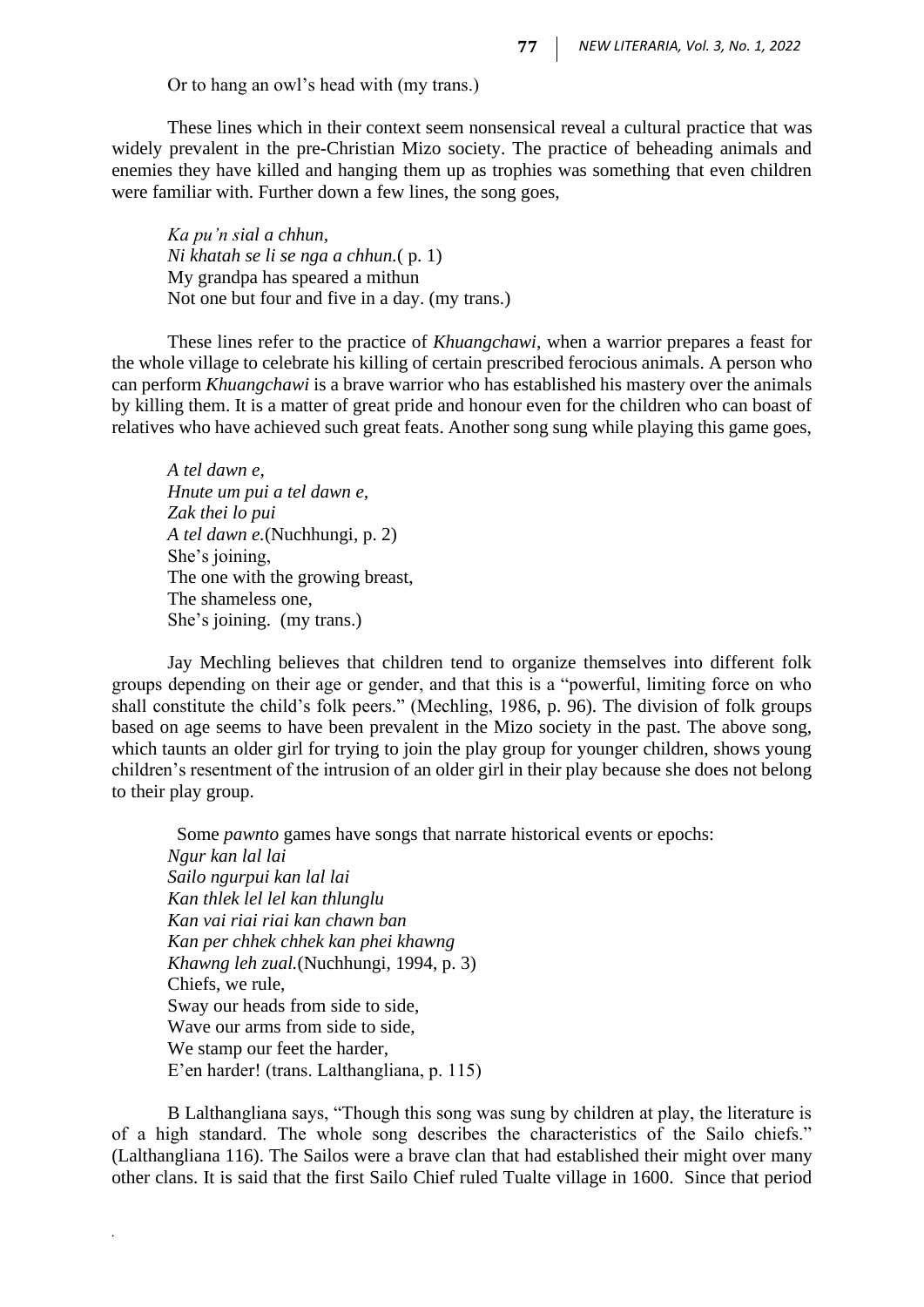they began slowly expanding their reign to other villages so that in the following centuries they became acknowledged by other clans as the dominant ruling clan. The deceptively simple song not only showcases the pride and confidence of persons belonging to the Sailo clan but also suggests a social hierarchy based on clan and conflicts between clans in attempts to establish superiority.

A traditional game which is still popular among children today is *Tira mei kaiah* (Hold the mouse's Tail). The players drape a *puan* over one shoulder or around their waist and tie it at the back. Each player holds the end of the *puan* of the player in front of him or her. They form a long queue with the older and bigger players in front and the little ones in the rear. The leader bangs on a *chhepchher* (bamboo clapper) to keep the rhythm and the players follow the leader. Their pace quickens or slackens on the whim of the leader. As they happily hold on to the person in front and follow the leader, they repeatedly sing the song,

*Tira mei kaiah ha ha Chhimtira mei kaiah ha ha A hnuhnung kha seh rawh, Lailen te kha seh rawh.* (Nuchhungi, 1994, p. 16) Hold the mouse's tail, ha ha Hold on to the mouse's tail, ha ha Bite the last without fail, Bite the little wagtail. (trans. Lalthangliana, p. 117)

Lalthangliana, in his book, *Culture and Folklore of the Mizos* refers to this as a game played by boys while Nuchhungi does not specify it as a gendered game in her collection. Today both girls and boys take part in the game. As the rules of this game demand that the players hold on to the *puan* of the person in front of them, and also to strictly follow the leader of the pack, it teaches the participants obedience to rules and to authority. According to Lalthangliana, "the game teaches the children to respect their elders…. to follow happily in the footsteps of their elders." (Lalthangliana, p. 117) In the traditional Mizo society young boys are taught and trained to wait on their elders and not to assume leadership unless told to do so. This game, therefore, is culturally significant as it reflects the code of conduct in the Mizo society.

The swing has been a prominent feature in the life of Mizo children since the olden times. Playing on the swing has always been a popular pastime for Mizo children, and for that matter, children around the world. Song sung while playing on the swing are called *Pipu Uai Hla.* Children would swing with great pleasure, up and down, up and down, and sing along in keeping with their movements:

*Pipu kan suih, ram tinah kan suih, A sat chat tu mi u duai ngai lo. Ka zuk thlir a Theite thuam hnuaiah, Phunchawng Lalngo a tha sensiar e.* (Nuchhungi, 1994, p. 83) We make swings here, there, and everywhere, The braver elders come to cut them off. From my vantage point I spy, the pretty red *phunchawng* Beneath the branches of a plum tree. (my trans.)

Another popular game in Nuchhungi's collection which seems to have variants in many other cultures is called *Bingte Sairawkah*. This game has certain similarities with the game 'Drop the Handkerchief' which is played in a number of countries. While this guessing game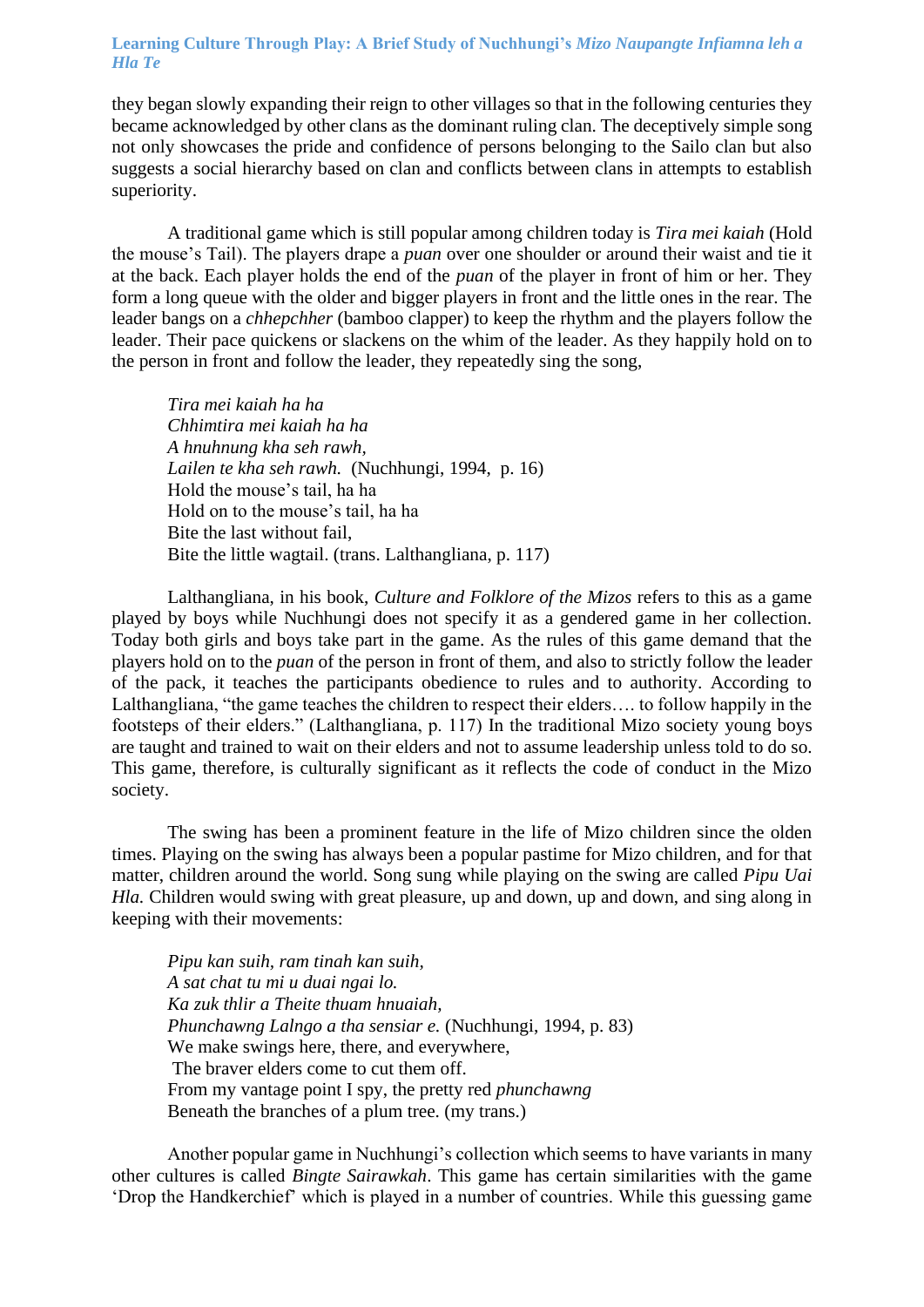is in progress children sing an old song,

*Bingte sairawkah, Sairawkah leh chang panah Piring parang kai kum dim diam Tuana tuana ka se hawl rawh Kaikum rawh, dim diam taka Dim diam takah, hre thei rawh.* (Nuchhungi, 1994, p. 22)

It is not easy to decipher this seemingly nonsensical song, much more to translate it, so the attempt at translation has not been made. Jay Mechling points out three elements that figure prominently in children's folk culture, parody, nonsense, and secrecy. These are used by children in the play frame "to establish a shared, expressive folk culture distinct from and often resistant to what they perceive as adult sense of order." (Mechling, 1986, p. 102-103) The song *Bingte Sairawkah* may be purely nonsensical but at the same it may also be a coded message as secrets may be very important and meaningful to children who form a relatively powerless folk group in the society.

It is difficult to draw the line between play and games. Though some scholars tend to relegate play to activities that do not have any rules in contrast to games that are played under a set of rules and are usually competitive, having losers and winners, others tend to use the words interchangeably. Most of the games that have been discussed so far are played under certain set rules but they are not competitive. The few non-singing games that have been documented by Nuchhungi are competitive in nature and are played by children who have developed a good mastery over their motor skills.

*Invawr* is a game that is played using five smooth round stones. It is difficult to ascertain when Mizo children started playing this game which seems to be a variant of similar games played in other parts of the world which go by various names like Jackstones, Chuckstones, Dibs, Dabs, Fivestones, *Otadama*, Tally, Knucklebones and so on. This game is said to have originated in ancient Asia in 1184 BC. (Singapore infopedia,) In all these variants the game is played with five round pebbles or with "five triangular or pyramidal shaped cloth bags filled with either sand, rice, or dried beans". (Singapore infopedia,) *Invawr* is a game that helps to improve concentration. It develops a child's dexterity and hand-eye coordination. The fact that the game is also played in a number of neighbouring Asian countries could be an indicator of the Mizo's close cultural affinity with these cultures. Further research on the game may yield useful information about the cultural history of the Mizo.

*Inbah* or *Inkawibah* is another competitive game played by Mizo girls. This game can be played in three ways: *Bahpui, Bahte*, and *Insal Man*. The rules of these games may vary from place to place. The game can be played by two or more players. The best way to play this game is in a big group. As this game involves skill, a player with a good aim is very much in demand for one player can keep the whole team in play for a long time. The boy's version of this game played with *kawi*sis called *Inkawihnawk.* It differs from the girl's game in its rules and coupled with skill. Mastery of the game rests on strength, the ability to throw the *kawi* with great force. Besides the skills developed by playing these games these games teach the players the importance of teamwork not just in the playing field but for living with others in society.

*Inbihruk Siak* (Hide and Seek) and *In Hming Hriat* (Name Guessing) are games that were and still are popular among Mizo children as they are among children of other cultures. These games seem to be common to most cultures and need not be explained at length.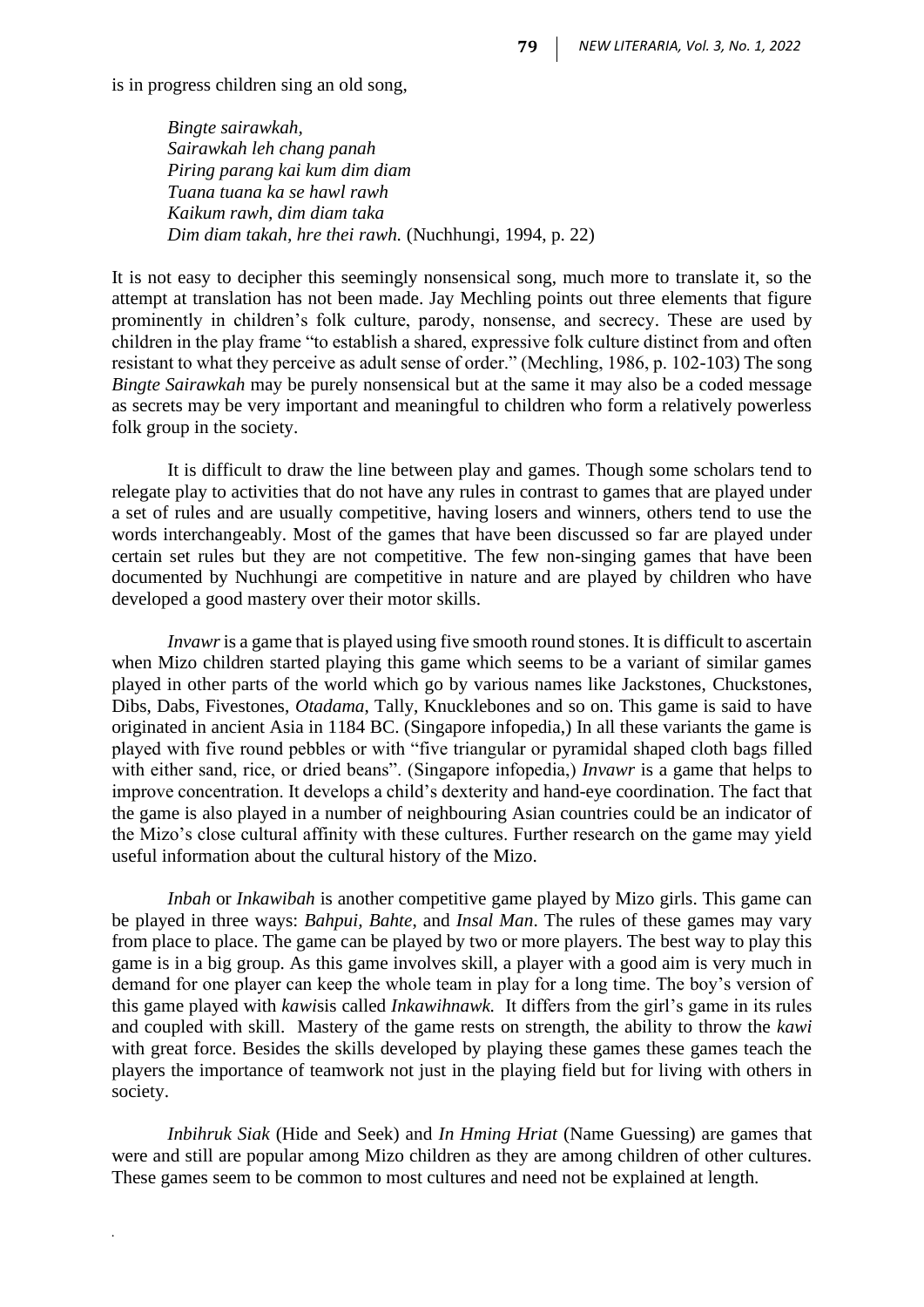The fact that most indigenous games of the Mizos are mostly played in groups suggests that since the olden times the Mizo society had always laid great emphasis on cooperation and team work. Individualism is a concept foreign to most tribal societies and in the Mizo society where kinship, fraternity, and selflessness are ideals that are valourized by the community, where the important events of an individual's life - birth, marriage, and death become community events, where the clearing and weeding of the jhum, and the harvesting of crops become a community effort, it makes complete sense that most of the games children engage in are games that teach the importance of these ideals they will live by when they reach adulthood. Hence, the playground has, since the olden times been an important place where the passing on of culture and tradition has taken place. Children have always been active participants in the preservation and conservation of a culture's practices and traditions. Their lore which is found in their play remains a treasure trove for scholars involved in culture studies and merits a more intensive exploration than has been done in this paper.

The final words on the importance of children's play in cultural studies may be summed up with the following couplet:

*Sem sem dam dam, Eibil thi thi.* (Nuchhungi, 1994, p. 73) Share, Share, live live, Hoard, hoard, die, die. (my trans.)

This simple ditty sung by children in the olden times when sharing what they have with their friends sums up the whole ethos of the traditional Mizo society, that of sharing one's time, possessions, and skills with those in need. It was this tradition of selflessness and the prioritizing of the common welfare that had sustained the folks since ancient times, a code of conduct that still holds together the present Mizo society.

Knezevic believes that "traditional games are a part of the purest ethnological heritage which, with its archaic and original structure is passed on from generation to generation. They present a very important segment of overall traditional folklore." (Knezevic qtd. in Kovacevic, 2014, p. 9) Many traditional games of Mizo children have been lost and forgotten in today's world. There may be many reasons to account for the disappearance of these games, reasons which themselves stem from the changed cultural milieu of the Mizo. In the contemporary Mizo society, *pawnto,* or the unsupervised play of children in the evening is no longer encouraged mainly due to safety reasons and lack of space for play. Yet the preservation of traditional games is vitally important for the perpetuation of culture.

Growing up in the early colonial period and having played many of the traditional games as a child, Nuchhungi had firsthand knowledge of the games. During her own lifetime, due to the changes in the way of living, she witnessed the traditional games slowly losing their popularity among the children. In order to ensure that these games do not die out, she compiled a collection of the popular traditional children's games thus providing future researchers with a sizeable amount of raw data and also created conditions for learning these games by teaching them to her students in school as a part of their extracurricular education. Taking her cue, the Mizoram government and NGOs have revived these games at festivals and social gatherings. Had it not been for her foresight in recording and documenting a number of traditional children's games, many of them would have been lost to the present generation.